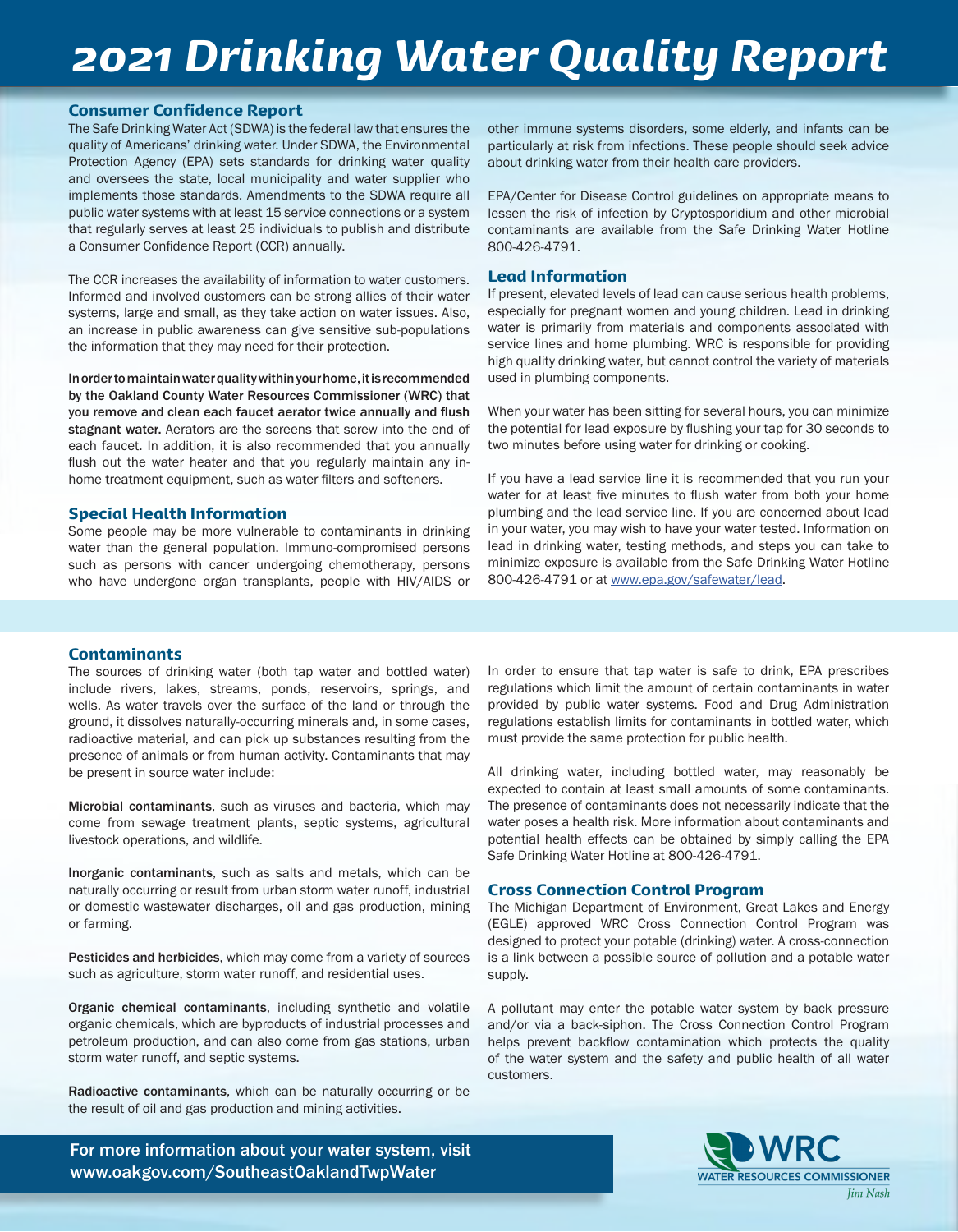## *Southeast Oakland Township*



#### 2021 Consumer Confidence Report

This report is designed to inform you about the water quality and services we deliver to you every day. Our constant goal is to provide you with a safe and dependable supply of drinking water. We want you to understand the efforts we make to continually improve the water treatment process and to protect our water resources. We are committed to ensuring the quality of your water. The Oakland County Water Resources Commissioner (WRC) is pleased to present the Annual Drinking Water Quality Report (CCR) for the year 2021.

The water source is groundwater found in glacial materials. Six wells (one 8-inch and five 12-inch) provide the pumping capacity for this water system (Water System Serial Number [WSSN] 4877). At this time, the Department of Environment, Great Lakes, and Energy (EGLE) has determined the susceptibility for this water system as "moderately low."

We are pleased to report that your drinking water is safe and meets Federal and State requirements. If you have questions about this report, or your water utility, please contact your WRC representative, Kathryn DiCea, at wrcwater@oakgov.com or 248-452-9158. We want our valued customers to be informed about their water utility.

#### System Design and Improvements

We work continually to provide high quality water to every tap. In order to maintain a safe and dependable water supply, we may need to make improvements that will benefit all of our customers. These improvements are sometimes reflected as rate structure adjustments. We ask that all our customers help us conserve and protect our water resources, which impact our present lifestyle and our children's future. Please email wrcwater@oakgov.com, call 248-452-9158, or visit our website at www.oakgov.com/water if you have questions.

#### Outdoor Water Use

Outdoor water use, primarily sprinkling of lawns, greatly affects water pressure and sizing of water system infrastructure when sprinkling is scheduled during peak demand times. We recommend customers schedule automatic irrigation equipment to water lawns outside of the 5 to 9 a.m. and 5 to 9 p.m. high demand times. Michigan State University recommends light, frequent irrigation applied in the early afternoon www.canr.msu.edu/resources/irrigation-practices-to-preserve-waterquality. Water your lawns or set your automatic sprinklers to operate outside of the morning and evening high demand periods to improve your water pressure and decrease costs required for water system expansion.

#### Your Water Quality

The Southeast Oakland Well Water Supply System is routinely monitored, in accordance with the Safe Drinking Water Act (SDWA), for contaminants in your drinking water. The following tables show the results of our monitoring for the period of January 1 to December 31, 2021. In addition, other test results are shown for the year they were required, since annual testing is not required for some contaminants. The most recent test date for the detected contaminant is listed in the table. Per- and polyfluoroalkyl substances (PFAS) were analyzed for in 2021 and were not detected.

Due to high iron levels, polyphosphate is added to the water as requested in the south pressure district, at the Oakland Valley/ Coachlamp well house. Chlorination is required by the EGLE as part of the treatment process.

Unregulated contaminants are those for which the Environmental Protection Agency (EPA) has not established drinking water standards. The purpose of unregulated contaminant monitoring is to assist EPA in determining the occurrence of unregulated contaminants in drinking water and whether future regulation is warranted.

The Maximum Contaminant Level (MCL) is the highest level of a contaminant that is allowed in drinking water and is set at a very stringent level. To understand the possible health effects described for many regulated constituents, a person would have to drink two liters of water every day at the MCL level for a lifetime to have a one-in-a-million chance of having the described health effect.

As you can see by the tables, the system had no violations. We are proud that your drinking water meets or exceeds all Federal and State requirements. The EPA has determined that your water is safe at the levels detected. Data was not included in the tables for a backup well that provided less than 1% of the total water pumped to the distribution system. This data is available upon request.

#### Water Quality FAQs

#### Why is my water discolored?

Iron in the water can cause yellow, orange, or red discoloration. Iron is not a health risk but is an aesthetic concern that causes staining and discoloration.

#### Why is my water cloudy?

White/milky cloudiness is typically little air bubbles. To confirm, fill a clear glass with water and set it on your counter. After a short amount of time, it should start to clear from the bottom up.

#### Why does my water smell like chlorine?

Chlorine is a disinfectant that is added to the drinking water. The EPA has determined that levels of chlorine up to four parts per million in drinking water is safe for consumption.

#### Why does my water smell like rotten eggs?

Stagnant water may start to smell like sulfur or rotten eggs. Let the water run for a few minutes and the smell should clear. If the odor is only in the hot water, try flushing out your hot water tank. We recommend this be done at least annually.

#### Have more questions?

Please email wrcwater@oakgov.com or call .248-452-9158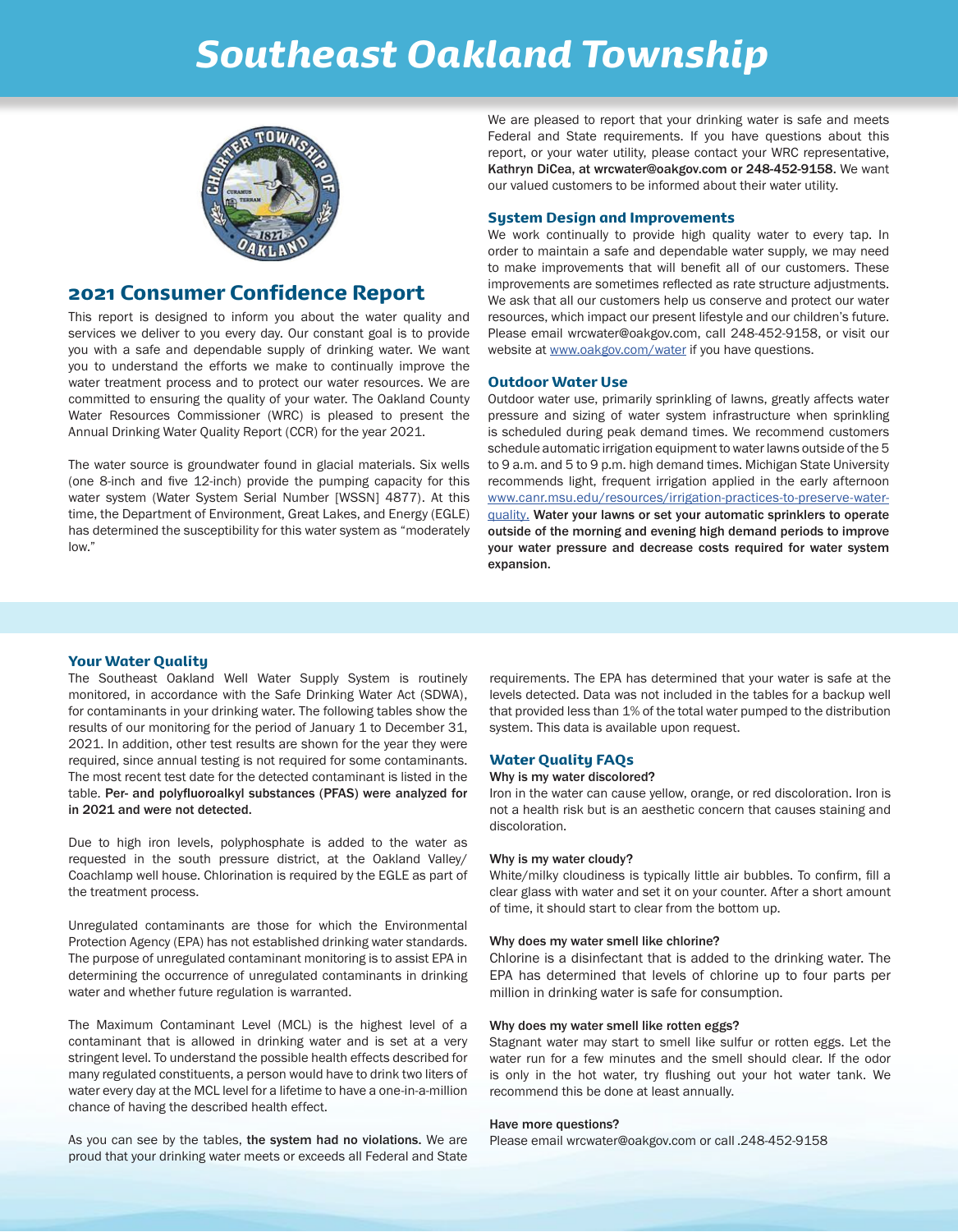## Regulated Contaminants Table

| Contaminant                                                                        | <b>Test</b><br>Year | Health<br>Goal<br><b>MCLG</b> | <b>Allowed</b><br>Level<br><b>MCL</b> | <b>Highest</b><br><b>Detected</b><br>Level | Range of<br><b>Detection</b> | <b>Units</b> | <b>Major Sources in Drinking Water</b>                                                                                              | <b>Violation</b> |  |  |
|------------------------------------------------------------------------------------|---------------------|-------------------------------|---------------------------------------|--------------------------------------------|------------------------------|--------------|-------------------------------------------------------------------------------------------------------------------------------------|------------------|--|--|
| <b>Inorganic and Volatile Organic Chemicals</b>                                    |                     |                               |                                       |                                            |                              |              |                                                                                                                                     |                  |  |  |
| Barium                                                                             | 2018<br>2021        | $\overline{2}$                | 2                                     | 0.20                                       | $0.13 - 0.20$                | ppm          | Discharge of drilling wastes;<br>discharge from metal refineries;<br>erosion of natural deposits.                                   | <b>No</b>        |  |  |
| Fluoride                                                                           | 2021                | $\overline{4}$                | 4                                     | 0.48                                       | $0.35 - 0.48$                | ppm          | Erosion of natural deposits; water<br>additive which promotes strong<br>teeth; discharge from fertilizer and<br>aluminum factories. | <b>No</b>        |  |  |
| <b>Radiological Contaminants</b>                                                   |                     |                               |                                       |                                            |                              |              |                                                                                                                                     |                  |  |  |
| Combined radium                                                                    | 2021                | $\Omega$                      | 5                                     | 0.88                                       | $0.85 - 0.88$                | pCi/L        | Erosion of natural deposits.                                                                                                        | <b>No</b>        |  |  |
| Disinfectant Residuals and Disinfectant By-Products - Monitoring at Customers' Tap |                     |                               |                                       |                                            |                              |              |                                                                                                                                     |                  |  |  |
| <b>Haloacetic Acids</b><br>(HAA5)                                                  | 2021                | <b>NA</b>                     | 60                                    | <b>ND</b>                                  | <b>NA</b>                    | ppb          | By-product of drinking water                                                                                                        | <b>No</b>        |  |  |
| <b>Total Trihalomethanes</b><br>(TTHM)                                             | 2021                | <b>NA</b>                     | 80                                    | 4.7                                        | <b>NA</b>                    | ppb          | disinfection.                                                                                                                       |                  |  |  |
| Disinfectant (chlorine)                                                            | 2021                | <b>MRDLG</b><br>4             | <b>MRDL</b><br>4                      | RAA<br>0.33                                | $0.19 - 0.58$                | ppm          | Water additive to control microbes.                                                                                                 | <b>No</b>        |  |  |

## Regulated Contaminants Table Continued

| <b>Copper and Lead Monitoring at Customers' Tap</b> |              |                                      |                              |                                                 |                              |              |                                                                                                                            |                                                          |
|-----------------------------------------------------|--------------|--------------------------------------|------------------------------|-------------------------------------------------|------------------------------|--------------|----------------------------------------------------------------------------------------------------------------------------|----------------------------------------------------------|
| Contaminant                                         | Test<br>Year | <b>Health</b><br>Goal<br><b>MCLG</b> | <b>Action</b><br>Level<br>AL | 90 <sup>th</sup><br><b>Percentile</b><br>Value* | Range of<br><b>Detection</b> | <b>Units</b> | <b>Major Sources in Drinking Water</b>                                                                                     | <b>Number</b><br>οf<br><b>Samples</b><br><b>Above AL</b> |
| Copper                                              | 2019         | 1.3                                  | 1.3                          | 0.6                                             | $0.1 - 0.8$                  | ppm          | Corrosion of houshold plumbing<br>systems; Erosion of natural<br>deposits.                                                 | $\Omega$                                                 |
| Lead                                                | 2019         | $\mathbf 0$                          | 15                           | 2                                               | $0 - 8$                      | ppb          | Lead service lines, corrosion of<br>household plumbing including<br>fittings and fixtures, erosion of<br>natural deposits. | $\Omega$                                                 |

\*The 90th percentile value means 90 percent of the homes tested have copper and lead levels below the given 90th percentile value. If the 90th percentile value is above the AL, additional requirements must be met.

The State allows us to monitor for certain contaminants less than once per year because the concentrations of these contaminants are not expected to vary significantly from year to year. All of the data is representative of the water quality, but some are more than one year old.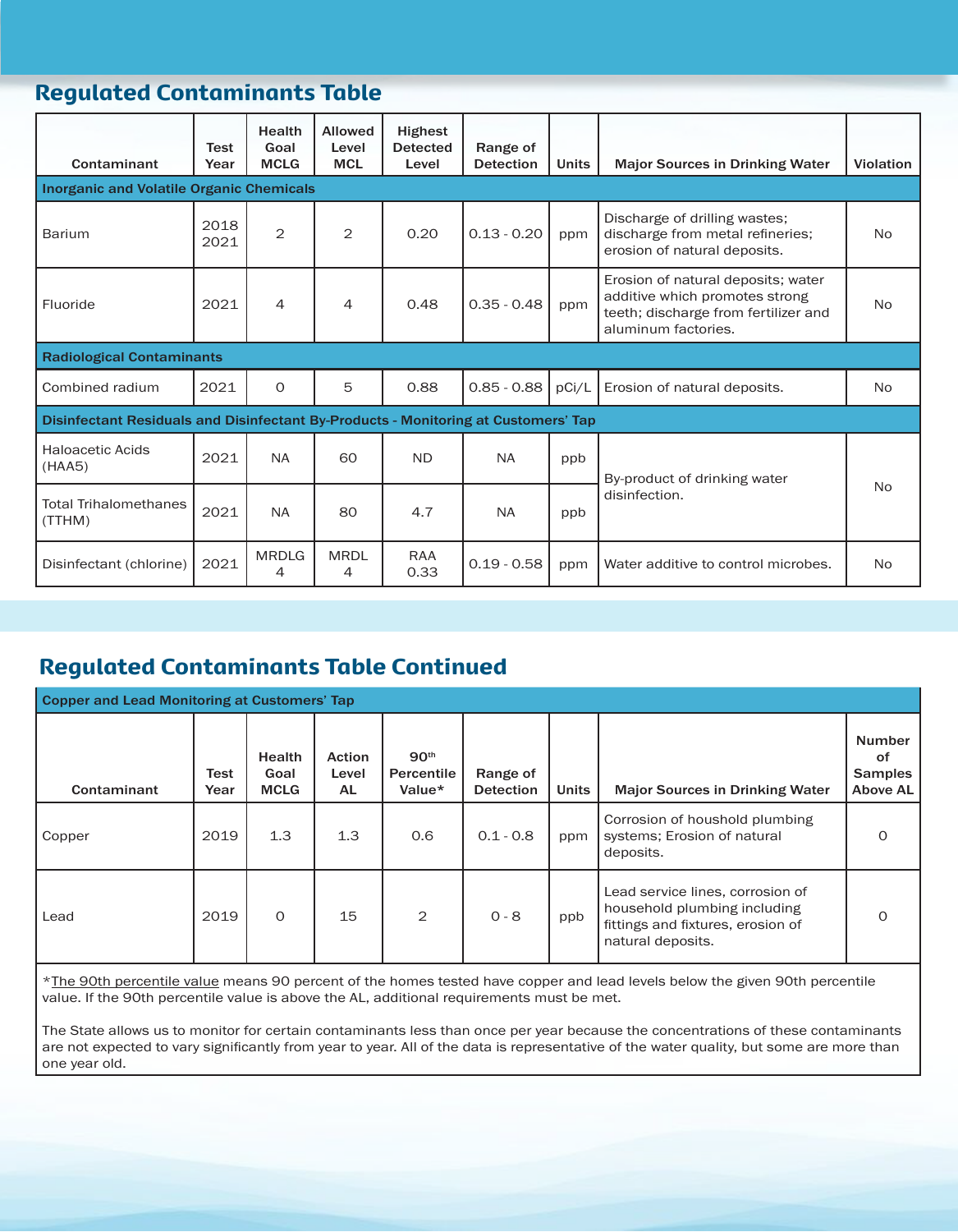## Unregulated Contaminants Table

| Contaminant | Test<br>Year | <b>MCLG</b> | <b>MCL</b> | Average<br>Level | Range of<br><b>Detection</b> | <b>Units</b> | <b>Major Sources in Drinking Water</b>          |
|-------------|--------------|-------------|------------|------------------|------------------------------|--------------|-------------------------------------------------|
| Calcium     | 2021         | <b>NA</b>   | <b>NA</b>  | 97               | $91 - 100$                   | ppm          | Naturally occuring due to geological processes. |
| Chloride    | 2021         | <b>NA</b>   | <b>NA</b>  | 31               | 24 - 34                      | ppm          |                                                 |
| Hardness    | 2021         | NA          | <b>NA</b>  | 363              | 347 - 373                    | ppm          |                                                 |
| Iron        | 2021         | <b>NA</b>   | <b>NA</b>  | 1.3              | $0.6 - 1.8$                  | ppm          |                                                 |
| Magnesium   | 2021         | <b>NA</b>   | <b>NA</b>  | 29               | $29 - 30$                    | ppm          |                                                 |
| Sodium      | 2021         | <b>NA</b>   | <b>NA</b>  | 15               | $14 - 18$                    | ppm          |                                                 |
| Sulfate     | 2021         | NA          | <b>NA</b>  | 40               | $29 - 47$                    | ppm          |                                                 |

#### NOTICE TO NON-RESIDENTIAL CUSTOMERS

Federal Regulations require that as the billing customer, it is your responsibility to ensure that all water consumers at your facility (whether business, educational institute, apartments, etc.) have access to the report. Please post this CCR in a visible area. Copies are available for your distribution by contacting the WRC office at wrcwtaer@oakgov.com or 248-452-9158.

## Important Definitions

Action Level (AL) - The concentration of a contaminant which, when exceeded, triggers treatment or other requirements which a water system must follow.

Haloacetic Acids (HAA5) - HAA5 is the total of bromoacetic, chloroacetic, dibromoacetic, dichloroacetic, and trichloroacetic acids. Compliance is based on the total.

Maximum Contaminant Level (MCL) - The highest level of a contaminant that is allowed in drinking water. MCLs are set as close to the MCLGs as feasible using the best available treatment technology.

Maximum Contaminant Level Goal (MCLG) - The level of contaminant in drinking water below which there is no known or expected risk to health. MCLGs allow for a margin of safety.

Maximum Residual Disinfectant Level (MRDL) - The highest level of a disinfectant allowed in drinking water. There is convincing evidence that addition of a disinfectant is necessary for control of microbial contaminants.

Maximum Residual Disinfectant Level Goal (MRDLG) - The level of a drinking water disinfectant below which there is no known or expected risk to health. MRDLGs do not reflect the benefits of the use of disinfectants to control microbial contaminants.

#### Not Applicable (NA)

Not detected (ND) - Laboratory analysis indicates the contaminant is not present.

**Parts Per Billion (ppb)** - The ppb is equivalent to microgram per liter. A microgram = 1/1000 milligram. A ppb is equivalent to one penny in \$10,000,000.

Parts Per Million (ppm) - The ppm is equivalent to milligram per liter. A milligram = 1/1000 gram. A ppm is equivalent to one penny in \$10,000.

pCi/L - picocuries per liter (a measure of radioactivity)

Running Annual Average (RAA) - The average of analytical results for all samples during the previous four quarters.

Total Trihalomethanes (TTHM) - The sum of chloroform, bromodichloromethane, dibromochloromethane and bromoform. Compliance is based on the total.